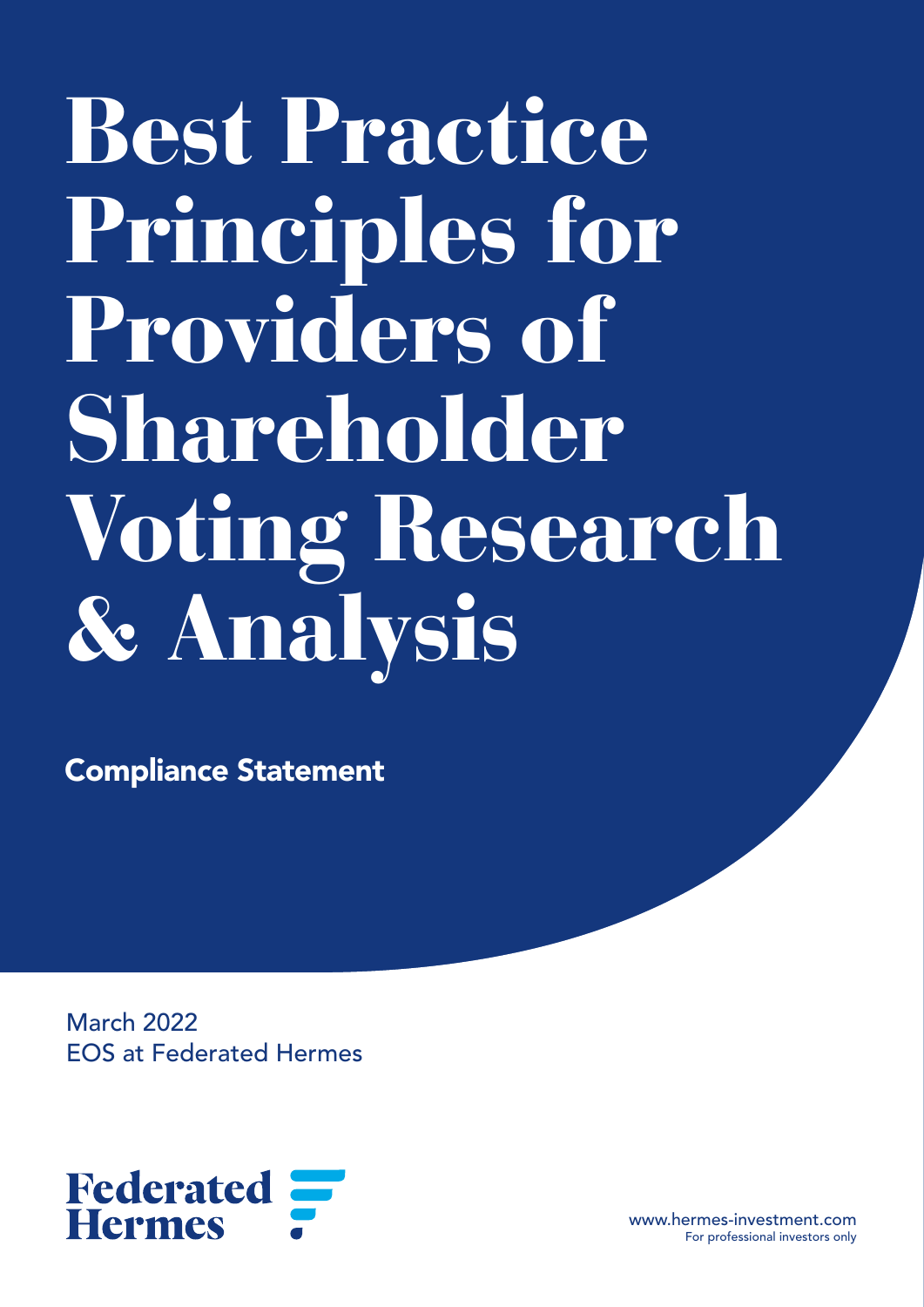# **Contents**

| Introduction                                                                                | 3  |
|---------------------------------------------------------------------------------------------|----|
| Principle One: Service Quality                                                              | 4  |
| Approach                                                                                    | 4  |
| Employee qualifications and training                                                        | 4  |
| Research methodology and policy                                                             | 5  |
| Principles                                                                                  | 5  |
| Translation from principles to market-specific<br>policies and final voting recommendations | 8  |
| <b>Escalation process</b>                                                                   | 9  |
| Quality                                                                                     | 9  |
| Client customisation                                                                        | 10 |
| Policy development cycle                                                                    | 10 |
| Feedback management and complaints                                                          | 10 |
| Timeliness                                                                                  | 11 |
| Client and supplier understanding                                                           | 11 |
| Client disclosure facilitation                                                              | 11 |
| Principle Two: Conflicts-of-Interest Management                                             | 12 |
| Potential conflicts of interest                                                             | 12 |
| Recording and escalation                                                                    | 13 |
| Conflicts of interest approach in practice                                                  | 14 |
| Principle Three: Communications Policy                                                      | 15 |
| Dialogue with issuers, shareholder proponents                                               |    |
| and other stakeholders                                                                      | 15 |
| Dialogue with media and the public                                                          | 15 |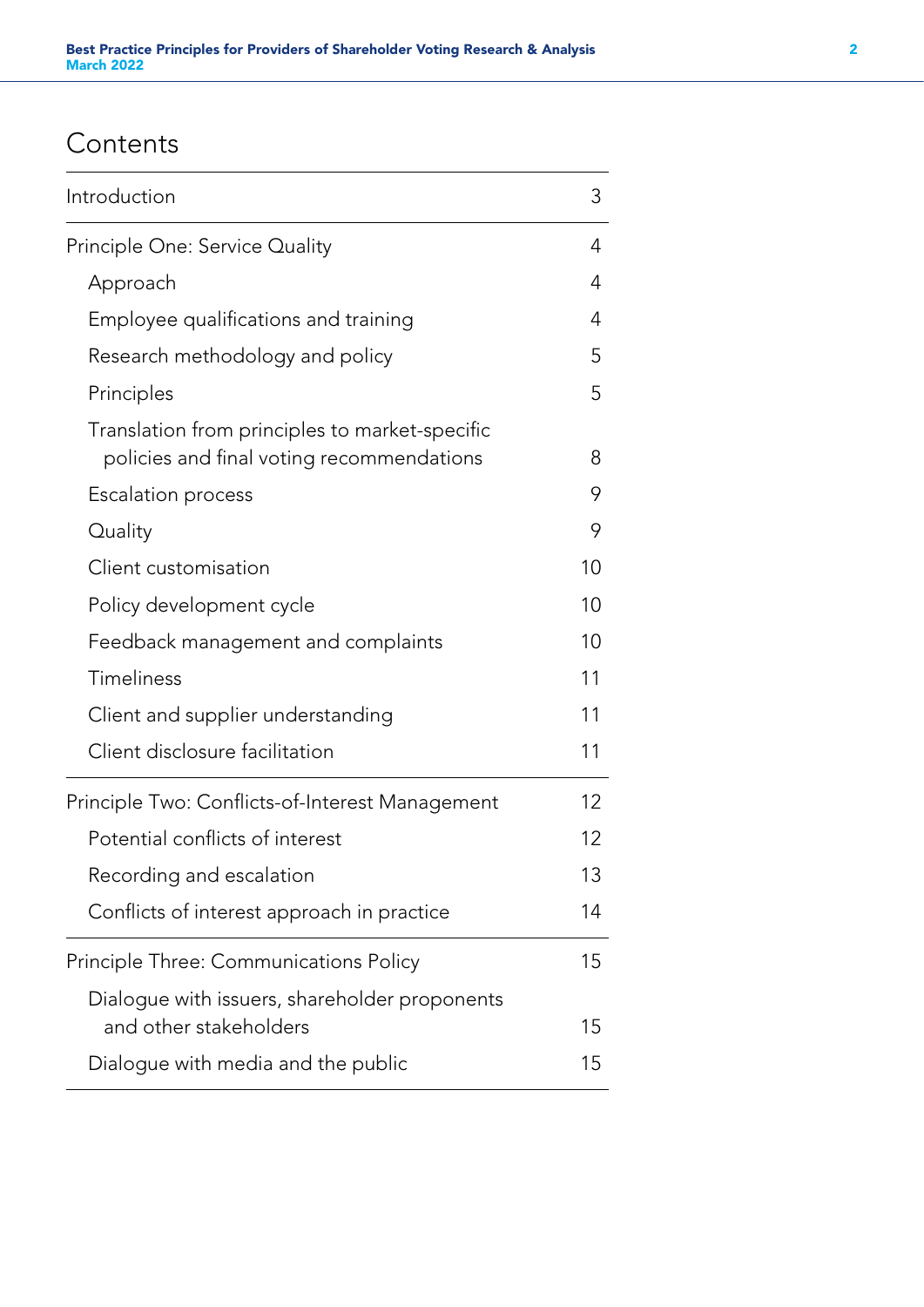# Introduction

EOS at Federated Hermes is delighted to provide its first compliance statement in respect of the Best Practice Principles for Providers of Shareholder Voting Research & Analysis (the Principles), in support of its aims to establish standards for service providers in the industry and in line with the requirements of the amended EU Shareholder Rights Directive as transposed into UK law.

EOS helps long-term institutional investors around the world to meet their fiduciary responsibilities and become more active owners of public companies.

EOS provides a platform for like-minded investors to pool resources, creating a powerful force for positive change. We work on behalf of long-term global investors who entrust us with the stewardship of approximately £938bn / \$1.2tn / €1tn of assets (as at 30 September 2020) invested in over 18,000 companies worldwide. EOS at Federated Hermes is a subsidiary of the international business of Federated Hermes but does not itself manage investments.

Our diverse and multilingual team of engagement and voting specialists monitors the investments of our clients in companies and intervenes where necessary with the aim of improving long-term performance and sustainability.

Our team comprises experienced professionals who have the expertise, language skills and cultural knowledge to deliver real beneficial change at the companies its clients invest in.

Our activities are based on the premise that companies with informed and involved shareholders are more likely to achieve superior long-term performance than those without. Our services support the promotion of long-term corporate value, instead of the short-term financial focus common in financial markets.

For some of our clients, we provide voting recommendations as part of our services. EOS' voting recommendation services are provided in conjunction with Institutional Shareholder Services Inc. (ISS), itself a founding signatory of the Principles.

In this compliance statement, we explain our approach to delivering our service and how we comply with the Principles. As we deliver our voting recommendation service in collaboration with ISS, this document may be read in conjunction with ISS' own compliance statement under the Principles.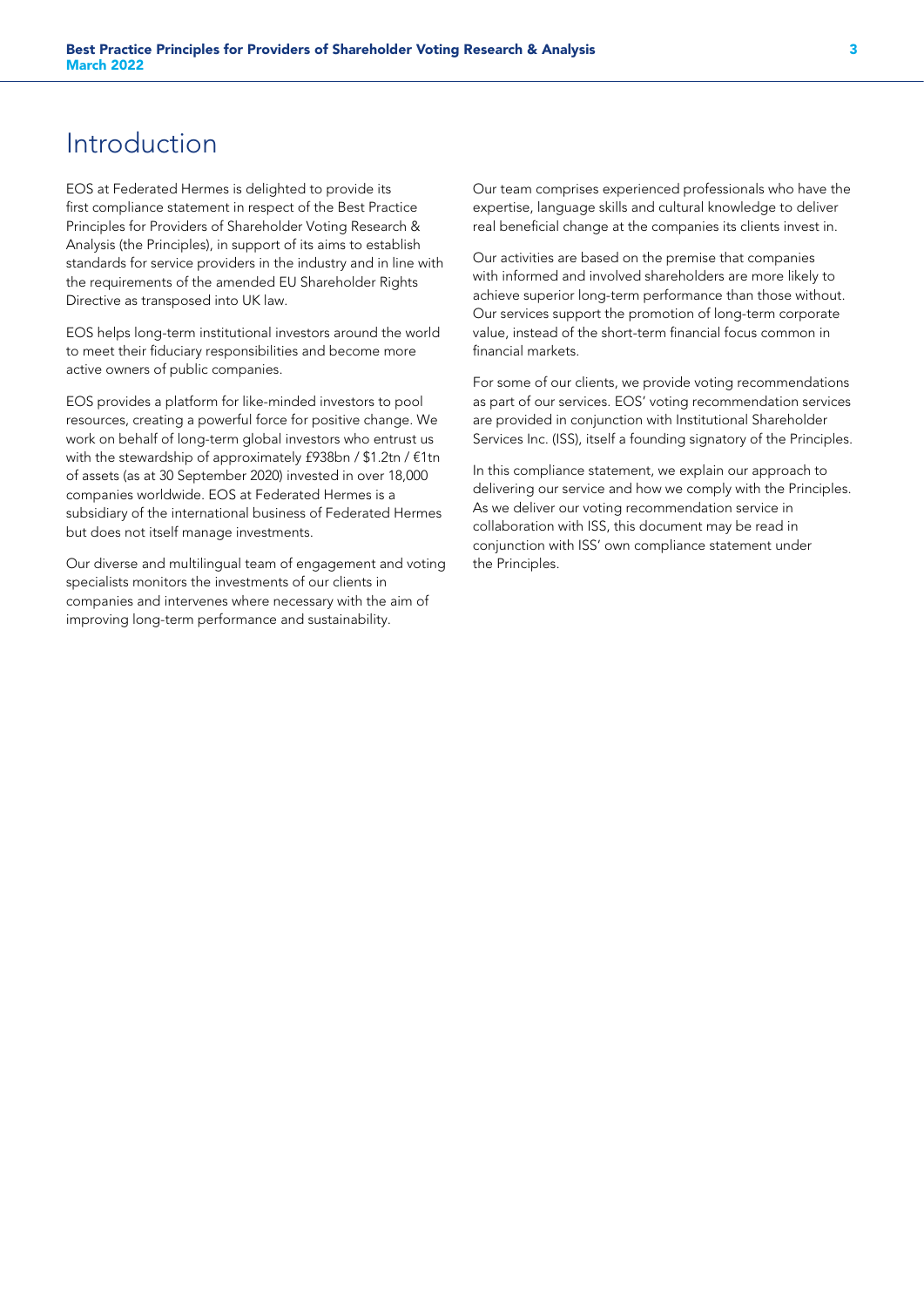# Principle One: Service Quality

## Approach

EOS' approach is aimed at achieving beneficial change at companies with the ultimate aim of protecting long-term shareholder value.

During 2021, EOS delivered voting recommendations covering 13,412 shareholder meetings, involving over 125,000 resolutions. Our voting recommendation service operates as an add-on to our engagement service which is our primary offering. We do not offer voting recommendations as a standalone service.

As a client of ISS ourselves, we do not seek to independently replicate the full range of research it conducts on our behalf. EOS leverages and builds upon ISS research and infrastructure (including the ISS ProxyExchange platform), seeking to add value primarily through selective escalation of the most important or difficult voting decisions, engagement with companies and operating voting policies and approaches that more closely align to our clients' views than ISS' benchmark policy.

The recommendations our clients receive are, in the first instance, based on ISS' research administered through either EOS' relevant voting guidelines and/or those of our clients. We seek to intelligently deploy our engagers to add insight and value to a specific subset of these meetings, by considering the voting approach in light of the engagement undertaken. This is done through consideration of materiality of holdings and the nature of the issues under consideration.

Meetings for companies identified in the EOS engagement programme are assigned to their designated engagement owner, to ensure each meeting is covered by the best-suited person with the deepest knowledge of the relevant company. The EOS engagement programme is a universe of companies (approximately 300-400) identified for focused engagement on an ongoing basis on a range of ESG, financial and strategic issues. It is selected based on factors including the aggregate size of clients' holdings and the materiality of ESG risks and opportunities. Meetings for companies that do not form part of the EOS engagement programme are assigned to engagement professionals with country expertise.

The engagement professionals are aided by reference to company materials such as annual reports, proxy statements, the ISS benchmark research, as well as EOS engagement and voting history (as recorded on our proprietary engagement management system). EOS proprietary data on the engagement management system may include, for example, insights gained from company engagement as to progress against various targets or planned developments which may inform EOS' view on a particular vote. EOS also draws on other sources such as collaborative engagement networks, national and international media, as well as a number of external research providers.

EOS provides voting recommendations to clients, but clients retain full discretion over their final voting decision at all

times. Clients are encouraged and empowered to contact EOS for further background on voting recommendations.

## Employee qualifications and training

EOS undertakes a skills gap analysis of the wider team with reference to the thematic and sectoral issues we cover, to ensure we have the right mix of professionals who can best represent EOS and our clients' views in our stewardship services. We have intentionally built a diverse team of experienced and international voting and engagement professionals who have the expertise, language skills and cultural knowledge to work to deliver real beneficial change at companies.

Our engagement team currently includes 26 full-time employees, supported by 4 full-time employees in the EOS voting and engagement support team (VEST). EOS does not regularly employ part-time, seasonal employees (although it may occasionally do so, for example, to cover staff absences due to parental leave) as its voting service is an extension of its year-round engagement service, which is permanently resourced.

Staff workload during vote season is closely monitored with caps set on the number of votes that any individual engager can review (a maximum of ten per day, although this cap is rarely, if ever, reached) and mechanisms to re-distribute votes as needed. As noted elsewhere, EOS leverages research reports produced by ISS so the task for engagers is to assess the research, engage with issuers as appropriate and finalise voting recommendations to clients. The time required per vote can therefore vary greatly depending on the issues identified. This requires a dynamic approach to workload monitoring rather than a set model based on average time to write research reports for each vote.

The EOS team, which is 53% female and 47% male (as at 31 December 2021), draws on a number of skill sets, with our senior engagers coming from a range of backgrounds including, but not limited to, corporate law, accountancy, portfolio management, international development banking, climate change, investment research, corporate social responsibility, strategy consulting, company secretarial and academia.

The combination of our ability to engage in the local language and an understanding of local culture and business practice are critical to the success of our engagement work. Within our team we have nationals from 16 countries and fluency in 14 languages. The team's skills, experience, languages, connections and cultural understanding equip them with the gravitas and credibility to access and maintain constructive relationships with company boards. The depth and breadth of this resource reflects our philosophy that stewardship activities require an integrated and skilled approach. Intervention at senior management and board director level should be carried out by individuals with the right skills, experience and credibility.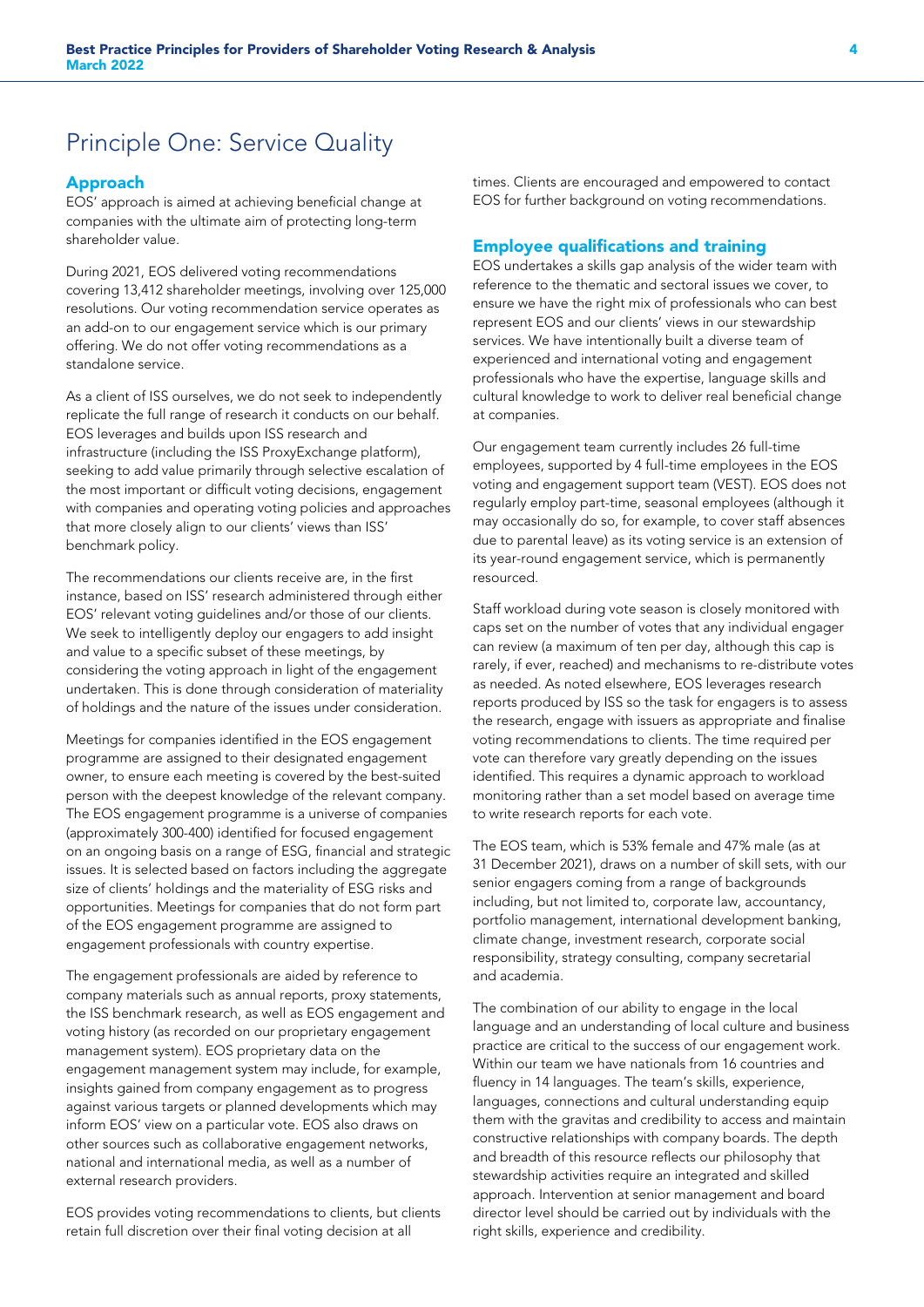Our engagement professionals collaborate in teams covering themes, sectors and regions. This ensures we have experts who can educate the wider team on developments and best practice in their respective areas. Each engager is responsible for engagement, voting recommendations and ESG analysis, focussing on the combination of regions, sectors and themes to which they have been appointed.

Our team is primarily based in the UK and the US – London staff cover engagement in Europe, Asia and emerging markets and our Pittsburgh staff cover engagement in North America. Our professionals travel to undertake engagements in person where possible at company headquarters. We also have a number of senior advisers who provide us with additional resource and expertise specific to some local markets.

As previously noted, our engagement professionals are generally on permanent/long-term contracts rather than brought in as a temporary resource for the voting season. Each engagement professional who joins the team goes through a training and onboarding process which involves formal training sessions and educational modules, as well as shadowing more experienced colleagues to ensure sufficient understanding of the voting policies in the markets involved. Senior engagement professionals dedicate a significant portion of their time to handle escalated votes and discuss market developments.

Engagers retain a portion of their personal objectives dedicated to training and development throughout their time at EOS. Such training might relate to the content of a particular ESG topic, provided by peers or external experts; be focused on the delivery of best practice stewardship, such as training on particular tools/resources, or the development of key skills; or other aspects of personal and professional development.

## Research methodology and policy

EOS offers voting recommendations for company meetings on behalf of its proxy voting clients in line with agreed contracts (service agreements). The service agreement with each client will detail whether recommendations are based on the EOS voting guidelines or a custom client policy.

EOS' global proxy voting guidelines (Guidelines) inform our recommendations to proxy voting clients. These explicitly reference environmental, social and governance (ESG) factors and aim to harness voting rights as an asset to be deployed in support of achieving engagement outcomes.

Our Guidelines are informed by a hierarchy of external and internally-developed global and regional best practice guidelines; principally, our EOS-developed regional corporate governance principles1 (Principles), which set out our fundamental expectations of companies in which our clients

invest, including regarding business strategy, communications, financial structure, governance and the management of social and environmental risks.

These Principles articulate the EOS house position on key ESG issues and are informed by relevant external local market standards such as best practice national corporate governance codes, as well as international sources such as the Organisation for Economic Co-operation and Development Principles for Corporate Governance, as well as the collective views of our clients, which are expressed more fully in our annually-refreshed Engagement Plan2 .

Our Guidelines do not seek to repeat all of the expectations articulated in our Principles, but rather outline how these expectations translate into specific voting policies on issues put to shareholder votes at annual meetings.

Given the significant variation across markets, the Guidelines do not seek to provide an exhaustive list of EOS' policies on all voting matters but rather sets out our broad position on a number of key topics with global applicability.

## Principles

- **1 No abstention:** EOS aims to recommend voting either in favour or against a resolution and only to recommend an abstention in exceptional circumstances such as where our vote is conflicted, a resolution is to be withdrawn, or there is insufficient information upon which to base a decision.
- 2 Support for management: EOS seeks to be supportive of boards and to recommend votes in favour of proposals unless there is a good reason not to do so in accordance with our voting policies, global or regional governance standards or otherwise, to protect long-term shareholder interests.
- **3 Consistency of voting:** To provide companies with clear guidance of our expectations, EOS seeks to take a consistent position on issues and reflect this in our voting recommendations, in accordance with our stated policies and guidelines. However, recognising the limitations of any policy to anticipate all potential scenarios, EOS reserves the right to use discretion when recommending votes and to recommend in line with the outcome which EOS believes will best serve clients' long-term interests, taking into account market and company-specific circumstances and our engagement with companies, where relevant.
- **4 Engagement:** As a minimum, for a defined set of high priority companies (watchlist companies) we will endeavour to engage prior to recommending voting against a resolution if there is a reasonable prospect that this will either generate further information to enable a better quality of voting decision or to change the approach taken by the company. We will also seek to inform such companies of any recommended votes against management, together with the reasons why. For nonwatchlist companies, we will inform companies on a bestefforts basis.

<sup>1</sup> <https://www.hermes-investment.com/ukw/stewardship/eos-library/>

<sup>2</sup> [https://www.hermes-investment.com/ukw/wp-content/uploads/2020/02/eos-engagement-plan-2020-2022\\_public.pdf](https://www.hermes-investment.com/ukw/wp-content/uploads/2020/02/eos-engagement-plan-2020-2022_public.pdf)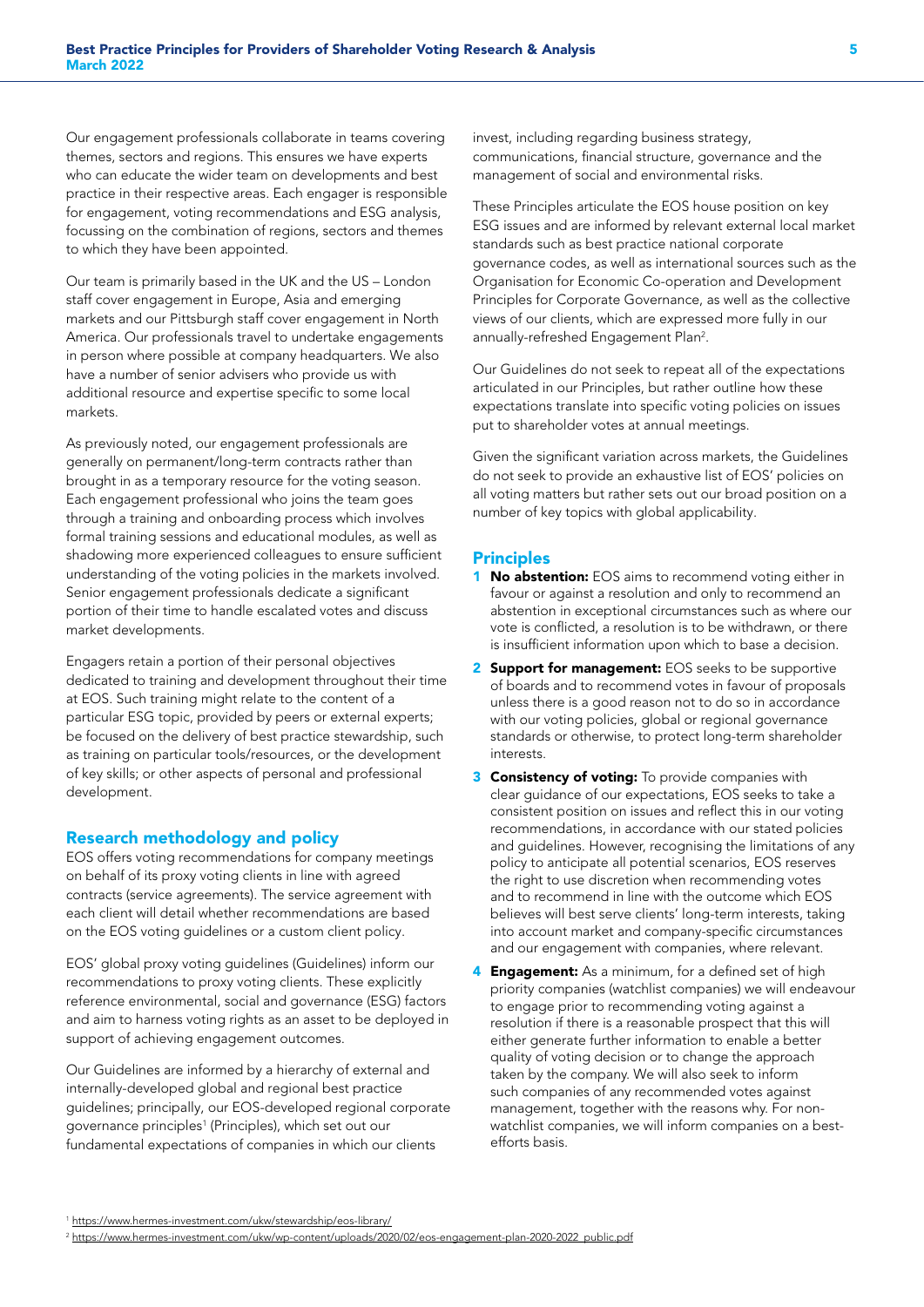## Board and directors

- **1 Board independence:** We expect boards to meet minimum standards of independence to be able to hold management to account and may recommend voting against the election of directors whose appointment would cause independence to fall below these standards, and/ or against the chair of the board where we have serious concerns. We set minimum standards at a market level but, as a general guide, we expect at least half of the board directors to be independent in companies with a dispersed ownership structure, and at least one third to be independent in controlled companies. In judging a director's independence, our considerations include, but are not limited to, length of tenure, concurrent service with other board members, whether they represent a significant shareholder, and whether they have any direct, material relationship with the company, other directors or its executives, including receiving any remuneration beyond director fees. Our expectations may exceed the minimum standards set by regulation or best practice codes in some markets.
- 2 Board committees: Where separate committees are established to oversee remuneration, audit, nomination and other topics – which we expect at most large companies – we may recommend voting against chairs or members where we have concerns about independence, skills, attendance or overcommitment, or the matters overseen by the committee.
- **3 Board diversity:** In recognition of the value that diversity of thought, skills and attributes brings to board oversight and in line with our aspiration that board members, together with all levels of management, should broadly reflect the diversity of society, we will consider recommending voting against relevant directors, including the chair, where we consider board diversity – in terms of gender, ethnicity, age, functional and geographic experience, tenure, and other characteristics – to be below minimum thresholds. Some thresholds, such as gender or ethnic diversity, are defined at a market level; others, such as skills and experience, are more globally consistent. Our expectations may exceed the minimum standards set by regulation or best practice codes in some markets.
- 4 Director election: We will generally recommend supporting the election of directors unless there are specific concerns relating to issues such as: board independence and composition; a director's skills, experience or suitability for the role; a director's attendance or ability to commit time to the role; or governance or other failures which a director has oversight of or involvement in – at this or another company.
- **5 Director attendance:** We may recommend voting against directors who miss a substantial number of meetings – as a guideline, 25% or more – without sufficient explanation.
- **6 Director commitments:** We will consider recommending voting against a director who appears overcommitted to other duties, with the guideline of having no more than five directorships. When considering this issue, we take

into account a number of factors, including the size and complexity of roles, with certain industries such as banking (due to its business model and regulatory complexity) and multi-site operating companies such as international mining (due to the need for site visits) requiring more time commitment. As a broad guideline, we consider a chair role equivalent to two directorships and an executive role equivalent to four directorships. A chair should not hold another executive role and an executive should hold no more than one non-executive role, except for cases where serving as a shareholder representative on boards is an explicit part of an executive's responsibilities. At complex companies, committee chair roles, in particular the chair of the audit and risk committee, may be considered more burdensome than a typical non-executive directorship. A significant post at a civil society organisation or in public life would normally also count as equivalent to a directorship, whether it is an executive, non-executive or a chair role.

## Remuneration

We set market-specific voting policies on remuneration with reference to our Remuneration Principles<sup>3</sup>, and according to local market practice. Our broad guidelines are:

- 7 Alignment to long-term value: We will consider opposing incentive arrangements that do not align to the creation of long-term value for shareholders and other stakeholders including, for example, those which disproportionally focus on short-term growth of share price or total shareholder returns.
- **8 Executive shareholdings:** We support executive management making material, long-term investment in the company's shares and may oppose remuneration proposals and reports where shareholding requirements or actual executive shareholdings are insufficient. As a general guideline, we support the aim that executives hold at least 500% of salary in shares and no less than 200%, with varying minimum thresholds based on regional pay practices.
- **9 Complexity:** We will consider voting against overly complex incentive arrangements which are difficult for investors and others to readily understand. An important factor in assessing complexity is the number of different components that comprise the whole remuneration package.
- **10 Variable to fixed pay:** We will consider voting against proposed incentive schemes or pay awards where we consider the ratio of variable pay relative to fixed pay to be too high, as part of our long-term desire to see far simpler pay schemes, based on majority fixed pay and long-term share ownership. We set varying maximum thresholds for variable pay to reflect regional pay practices.
- 11 Justification for high pay: We will consider voting against pay proposals which appear excessive in the context of wider industry pay practices or where executive pay is raised significantly above inflation or that of the workforce average without a convincing justification.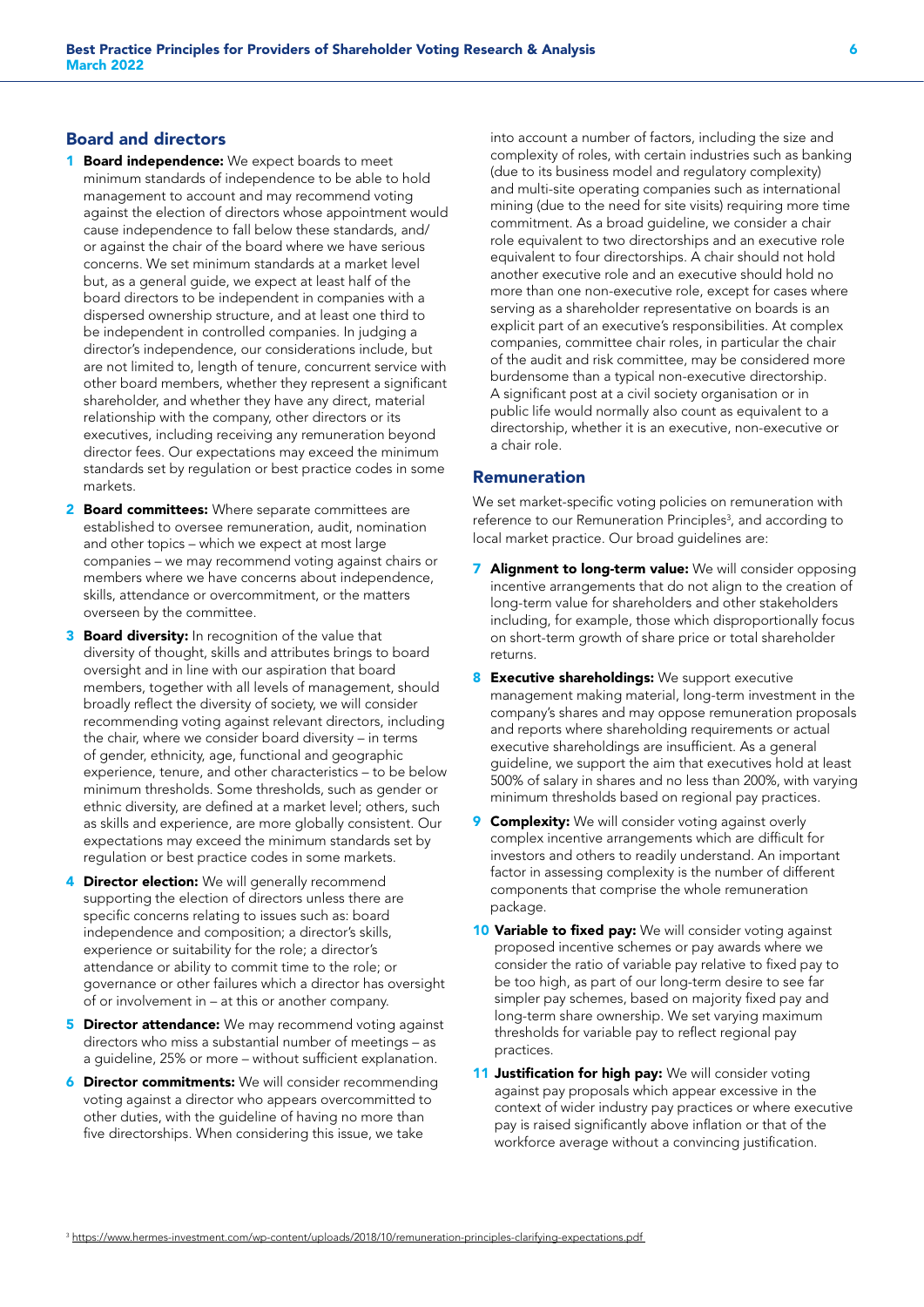- **12 Discretion:** We expect boards and remuneration committees to apply discretion to ensure pay outcomes are aligned with performance and the wider experience of shareholders and may oppose remuneration reports and the election of relevant directors where this is not the case.
- **13 Disclosure:** We will generally recommend voting against remuneration reporting where disclosure is insufficient to understand the approach to incentive arrangements and how pay outcomes have been achieved, or where disclosure otherwise falls below expected market practice.

## Audit

14 Ratification of external auditors: We will generally oppose the ratification of external auditors and/or the payment of audit fees where we have concerns, including those relating to audit quality or independence, or controversies involving the audit partner or firm.

## Protection of shareholder rights

- **15 Limitation of shareholder rights:** We will generally recommend voting against any limitation on shareholder rights or the transfer of authority from shareholders to directors and only support proposals which enhance shareholder rights or maximise shareholder value.
- 16 Related-party transactions: We will generally only support related-party transactions (RPTs) which are made on terms equivalent to those that would prevail in an arm's length transaction, together with good supporting evidence. We expect RPTs to be overseen and reviewed by independent board directors with annual disclosure of significant RPTs.
- 17 Differential voting rights: We will generally recommend voting against the authorisation of stock with differential voting rights if the issuance of such stock would adversely affect the voting rights of existing shareholders.
- 18 Anti-takeover proposals: We will generally recommend voting against anti-takeover proposals or other "poison pill" arrangements including the authority to grant shares which may be used in such a manner.
- 19 Poll voting: We will generally support proposals to adopt mandatory voting by poll and full disclosure of voting outcomes, together with proposals to adopt confidential voting and independent vote tabulation practices.
- 20 Authorities to allot shares: We will generally recommend voting against unusual or excessive authorities to increase issued share capital.
- 21 Rights issues: We generally support rights issues, provided that shareholder approval is obtained for any rights issue for any significant amount of capital (greater than 10% of share capital).
- 22 Market purchase of ordinary shares (share buybacks): We will generally support proposals for a general authority to buy back shares provided these meet local governance standards. We may not support this authority where it exceeds a period of 18 months, where the potential effect of the buyback programme on executive remuneration is not made sufficiently clear, or where we oppose the strategy for long-term capital allocation.
- 23 Bundled resolutions: We will generally recommend voting against a resolution relating to capital decisions, where the resolution has bundled more than one decision into a single resolution, denying investors the opportunity to make separate voting decisions on separate issues.
- 24 Virtual/electronic general meetings: We will generally recommend voting against proposals allowing for the conveying of virtual-only shareholder meetings, unless such arrangements are a temporary solution in response to restrictions on in-person gatherings, such as in response to the coronavirus pandemic. We may accept meetings to be convened in a hybrid format – where shareholders have the option to join the meeting via an online platform or to join in person, provided all shareholder rights are protected or enhanced.

## Commercial transactions

25 When considering our voting recommendation on a commercial transaction, we consider a range of factors in the context of seeking to protect and promote longterm, sustainable value. These include: consistency with strategy; risks and opportunities (the key risks and opportunities and the extent to which these appear to have been managed); conflicts of interest; and price. The underlying expectation is that due process is followed, with information made available to all shareholders.

## Shareholder resolutions

26 We support the selective use of shareholder resolutions as a useful tool for communicating investor concerns and priorities or the assertion of shareholder rights, and as a supplement to or escalation of direct engagement with companies. We consider such resolutions on a case-bycase basis. When considering whether or not to support resolutions, we consider factors which help ensure that the proposal promotes long-term shareholder interests, including: what the company is already doing or has committed to do; the nature and motivations of the filers, if known; and what potential impacts – positive and negative – the proposal could have on the company if implemented.

## Climate change

- 27 Climate change: We will consider recommending voting against the chair, and other relevant directors or resolutions, at companies where we consider a company's response to the risks and opportunities presented by climate change to be insufficient, or its activities and reporting, including its financial statements, to be materially misaligned with the goals of the Paris Agreement. This is informed by a range of indicators, including the Transition Pathway Initiative assessment and the Climate Action 100+ Benchmark.
- 28 Climate transition plans: On votes on climate transition plans, we will assess proposals against key criteria of (i) alignment to the Paris Goals and achieving 1.5C; (ii) the quality of the plan to deliver this; and (iii) the commitment of the company to achieving its stated goals.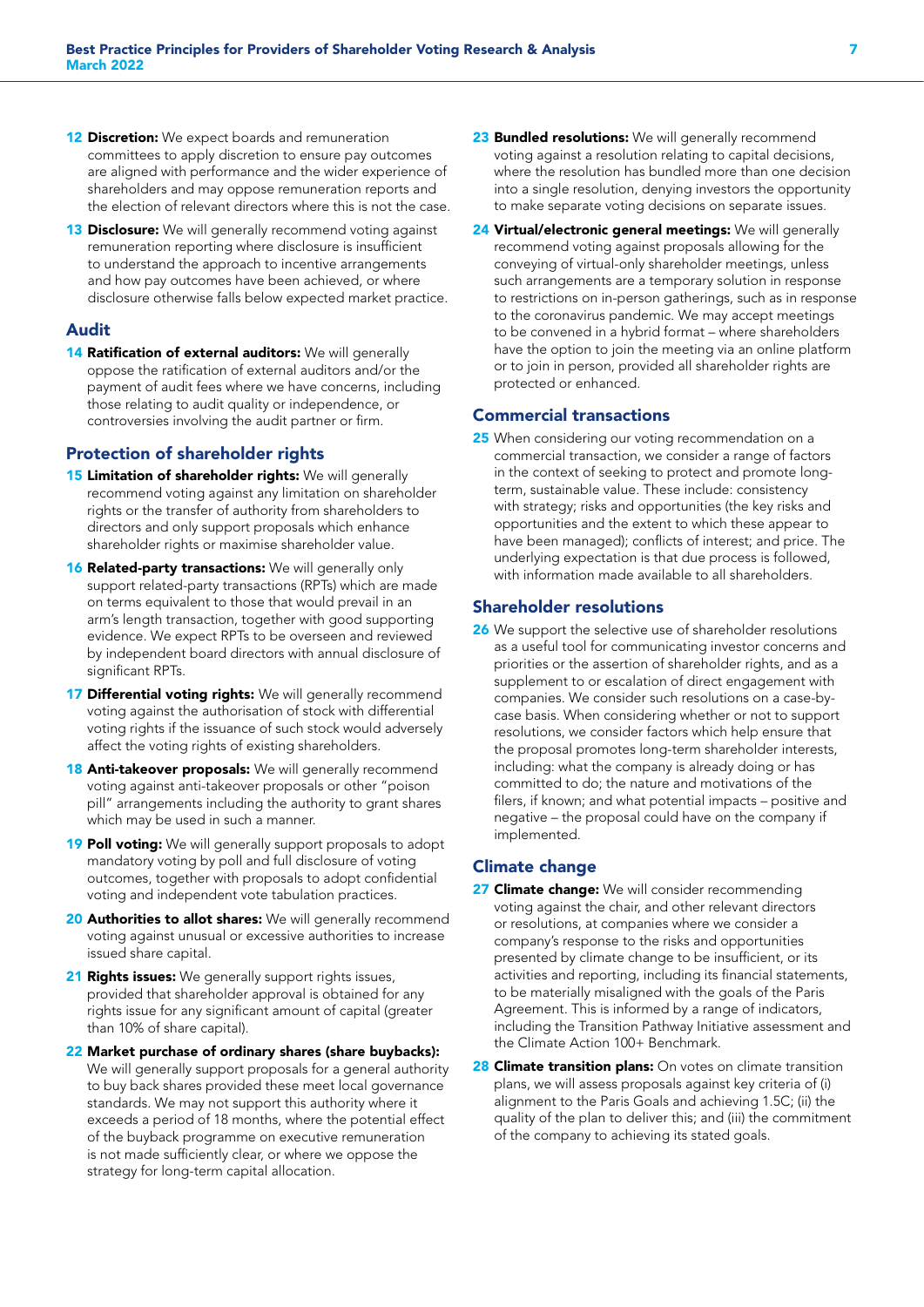## Human rights

29 Human rights: Where we have significant concerns about a company's actions relating to human rights, we will consider voting against relevant directors, the discharge of management or other relevant resolutions. This is informed by a range of indicators, such as a failure to comply with legislation or internationally-recognised guidance (such as the UN Guiding Principles for Business and Human Rights), or evidence that a company has caused or contributed to egregious, adverse human rights impacts or controversies and has failed to provide appropriate remedy.

## Translation from principles to market-specific policies and final voting recommendations

Our global voting principles are translated into resolutionspecific quidelines for each market, these are shared with ISS. so it can conduct the initial research. We indicate in this guidance, in exhaustive detail for each applicable market and each proposal type, which voting recommendations we are expecting ISS' interpretation of our policy to output, as well as the accompanying rationales where this involves voting recommendations that go against management. We may also indicate under which circumstances we would expect a

The following flow chart explains how this works in practice:

proposal to be brought to our attention by means of a "refer". In such cases ISS' research will not provide an initial voting recommendation, and EOS engagement professionals will resolve the recommendation.

As we highlighted previously, our approach is to focus engagement resource on those meetings of greatest interest and materiality to its clients. Each year a list is compiled of the highest priority companies for which our engagers will manually review each agenda item before making vote recommendations. These are known as watchlist companies, comprising our engagement programme companies plus companies of particular interest/sensitivity or where our clients represent significant holdings (in absolute terms or as a percentage of the company's voting rights). The voting watchlist represents a majority of our voting clients' assets by value.

In principle, non-watchlist companies have their voting recommendations issued as per ISS' research conducted in line with EOS' (or the client's) policy guidelines without further manual intervention on the part of EOS, except for meetings with a refer recommendation as detailed above.

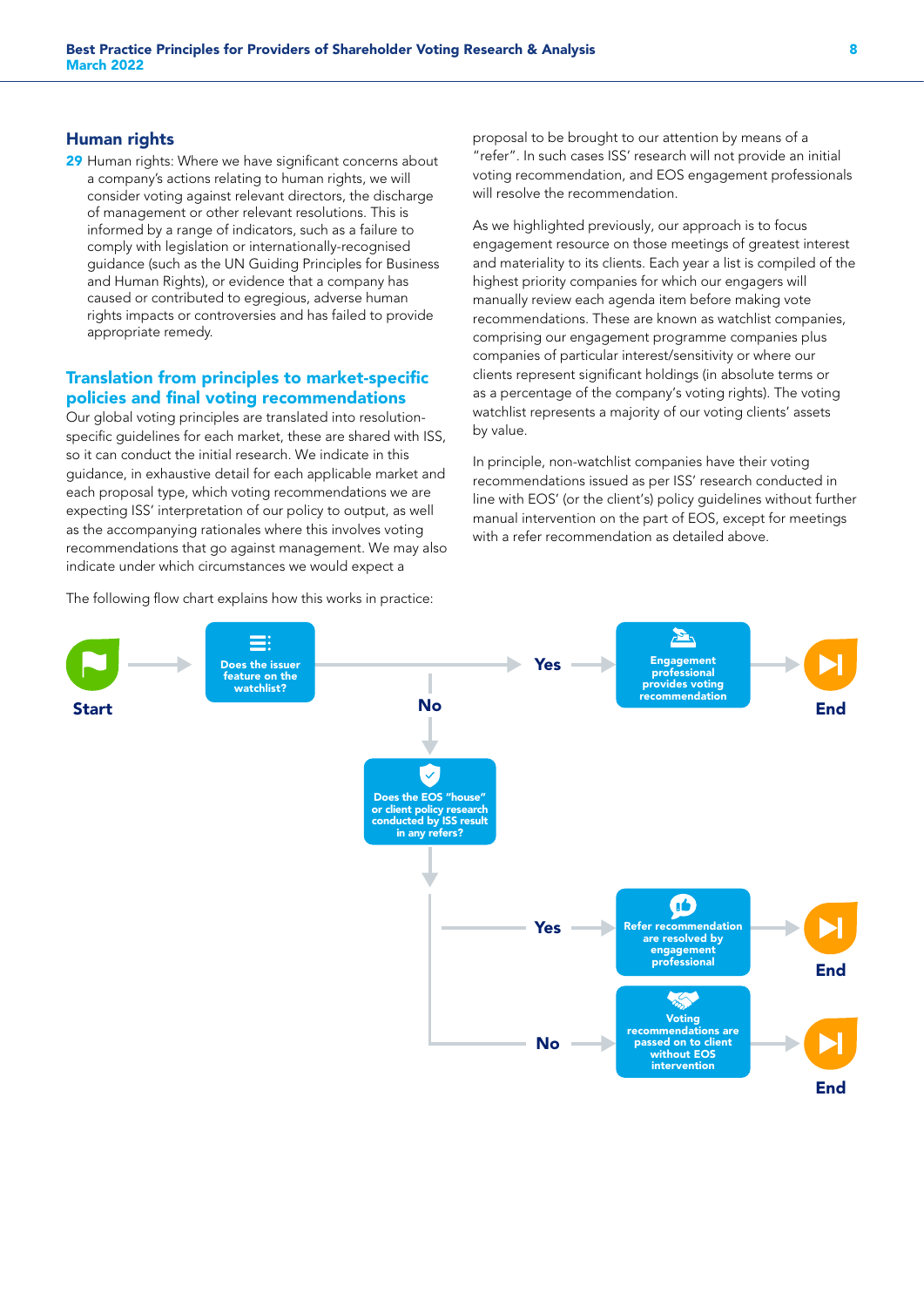We review ISS' timeliness, platform availability and other key indicators against our Service Level Agreement. EOS personnel liaise with their counterparts at ISS on a regular basis, informally and formally to conduct oversight, including a formal service review each year.

EOS maintains records of conversations it has had with companies and other stakeholders in our proprietary engagement management system, Emerald. Notes pertaining to these conversations are provided to clients. Clients also retain the ability to access ISS benchmark research and the EOS policy research conducted by ISS, to assess these inputs and sources.

Clients are alerted via email of the voting recommendations, plus further updates which may be prompted by material factual errors or revisions to research, analysis or voting recommendations after research publication, including where engagement has caused us to revise a voting recommendation.

## Escalation process

EOS operates an escalation process that ensures high-impact votes receive the appropriate attention and scrutiny.

Our process is for assigned engagement professionals to, in the first instance, escalate to a discussion with a senior engager if they are uncertain about the voting recommendation. If unresolved, the recommendation is escalated to a discussion with an EOS director, especially where a voting recommendation is either potentially controversial or difficult to make. Colleagues are encouraged to escalate votes in these circumstances.

Input from issuers is sought as part of engagers' decisionmaking process regarding votes on the EOS watchlist and this input is therefore included for consideration in escalation discussions. Issuers may often disagree with EOS' vote recommendations and/or underlying policy positions, which EOS considers to be inevitable given the range of views that exist on different issues. Issuers can however make formal complaints should they believe proper process has not been followed (see section on Feedback management and complaints).

## **Quality**

In addition to escalation, client feedback and post-season reviews, additional measures are in place to support the quality of voting recommendations. A daily process prioritises meetings which are due to be researched and assigns the meeting to the most appropriate professional. The process also picks up meetings that are approaching their deadlines to enable timely escalation and resolution. We further ensure that workloads are appropriately balanced so that each meeting receives the right amount of attention and engagement professionals are not overburdened. Engagement professionals receive an end-of-day overview of their

recommendations, to review the proposals supported and opposed, as well as the accompanying rationales. This enables recommendations to be corrected on the same day they were input, prior to distribution to clients.

Our voting process is assured by our external auditors (AAF 01/06) on an annual basis. It assesses internal controls over the processes involved to ensure all client ballots have a recommendation instruction submitted prior to deadline where possible, and the recording of all instances with operational risk where a late recommendation is submitted as a result of these processes failing.

Each day where an overdue vote is flagged, we consider this a control measure. The votes are tracked through to resolution by the EOS VEST team. This ensures we promptly make a vote recommendation and then alert clients manually via email as the automated alerts are not necessarily going to reach the clients before the ultimate vote deadlines on the ISS platform.

Should the control fail, an error and breach form is required to be completed and sent to the operational risk team when it is established that EOS is responsible for the late vote. If errors occur which lead to a late and subsequently rejected vote, VEST investigates and will employ process changes if necessary and/or work with the engagement team members to educate and prevent reoccurrence. For a few randomly selected days throughout the year, the auditors will ask us to show evidence that we have followed the process.

Additionally, we review the voting recommendation outcomes each year to determine what tweaks to the policies or voting approach might be required. From 2022, an additional quality control process will be introduced: ex-post 'spot checks' of individual engagers' vote recommendations (at a rate of one vote per engager, per quarter) to ensure proper process was followed and to confirm that final recommendations were either in-line with the EOS policy or justified where they deviated (for example, on the basis of insights received through company engagement). This process is intended to complement ex-ante escalation process which identifies potentially controversial or nuanced votes for further discussion and scrutiny, before final recommendations are made. Due to our downstream position from ISS in the voting recommendation process cycle, we benefit from ISS' quality control processes on the information it has received, and the research provided to us. Occasionally we may spot errors or inconsistencies in ISS-provided research and/or the application of our policy which we raise with our designated contact to be resolved. Inaccuracies in ISS' initial research or further updates to publicly available information may lead to EOS and its clients receiving revised research from ISS and for EOS to revise its recommendations. Clients are informed where new recommendations are issued. As our engagement professionals make their recommendations, they will further triangulate where necessary using their contacts with companies, company materials and other sources to help ensure the accuracy of information received.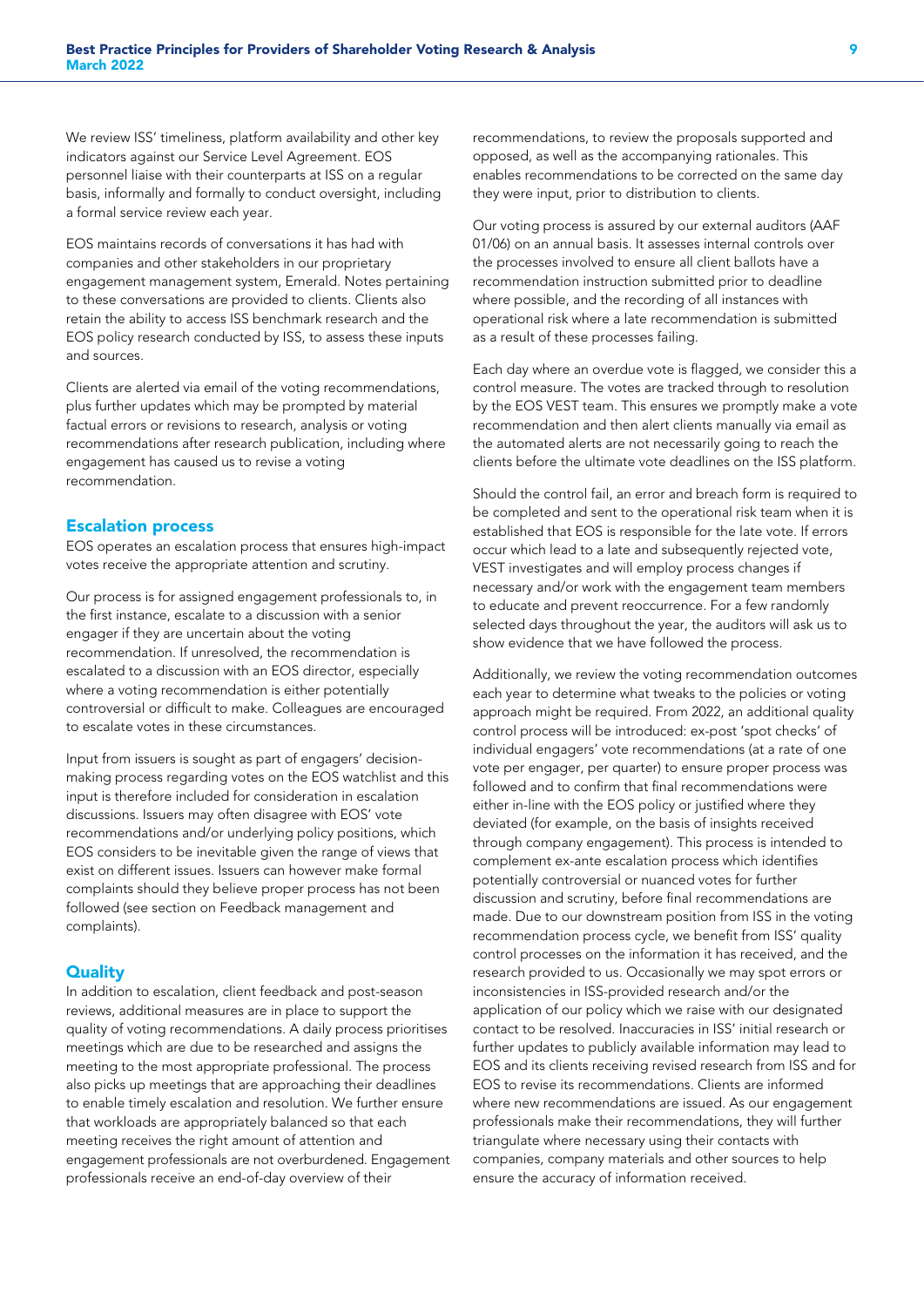## Client customisation

Most EOS clients subscribe to the EOS voting guidelines as they value a like-minded and cost-effective approach to stewardship and agree with our methodology, expertise and track record. We offer a range of solutions that enable clients to further tailor our voting services to their needs.

We encourage clients to make full use of the alerting and reporting functionality of our voting platform to ensure they stay apprised of votes that are of interest and make it as easy as possible for clients to instruct votes that differ from our initial recommendations. Certain clients have defined bespoke client policies. These are operated at an additional cost (which may depend on the complexity and scope of the deviations requested). Clients who subscribe to a custom policy still have access to the standard EOS voting recommendations as well as our engagement insights. All clients of our voting recommendation service also have access to the ISS benchmark voting recommendations and associated research.

## Policy development cycle

The primary policy development cycle for EOS voting guidelines is an annual process and runs in conjunction with the policy review process at ISS which informs its benchmark research. EOS considers changes made at ISS in view of resolution-level data for past voting seasons to consider what additional changes are warranted. This includes integrating feedback from clients and evolving best practice in each market. A further input is provided by our Engagement Plan which identifies thematic priorities for engagement, which can often be boosted by enhanced vigilance and potentially escalation through our voting recommendations. EOS completes its major policy changes before the main voting season in each market. Once changes are applied, the policy is monitored to ensure it is having the desired effect and adjusted further where appropriate.

## Feedback management and complaints Clients

EOS' client advisory board and client advisory council provide regular feedback on our performance and are an opportunity for clients to raise any concerns about our service. In addition to these mechanisms, clients are prompted to provide feedback each quarter and are offered the opportunity to participate in engagement meetings (including those around a vote) where appropriate. We encourage clients to exchange thoughts with us about individual votes as we find this helps us to feed into our thinking and foster alignment with client interests. Clients' ability to connect with our engagement professionals about individual companies is a key differentiator of our service offering.

While we aim to offer the best service possible, we do recognise that there may be occasions where we will receive a complaint. We are committed to resolving complaints through a robust, documented procedure.

#### Issuers

As noted elsewhere, EOS engagers will seek to engage with issuers on the voting watchlist to inform them of any concerns and likely recommendations against management and will consider their views in reaching a final decision, including invoking the internal escalation process as needed. As part of this process, engagers will seek to clarify relevant facts and correct any potential factual errors. Issuers may often disagree with EOS' vote recommendations and/or underlying policy position, which EOS considers to be inevitable given the range of views held on different issues. EOS does seek to understand issuers' views both in vote season and through its ongoing engagement activities and such insights are factored in to its policy review cycle and updates to it Engagement Plan as appropriate.

Issuers are able to make a formal compliant where they believe that proper process has not been followed regarding voting recommendations. This should be directed via the same process as for clients (see following section: Complaints Process).

Further, issuers who wish to make a compliant about any signatory of the BPPG on the basis that they believe the signatory has breached one or more of the best practice principles may do so, following the BPPG complaints process. More information can be found here: [Complaints & Feedback](https://bppgrp.info/the-best-practice-principles-for-shareholder-voting/complaints-feedback/)  [| Best Practice Principles for Shareholder Voting Research](https://bppgrp.info/the-best-practice-principles-for-shareholder-voting/complaints-feedback/)  [\(bppgrp.info\)](https://bppgrp.info/the-best-practice-principles-for-shareholder-voting/complaints-feedback/). Should issuers be dissatisfied and wish to escalate concerns further, they may directly contact the Independent Oversight Committee of the BBPG by emailing oversightchair@bppgrp.info.

## Complaints process

All formal complaints should in the first instance be made in writing to the Compliance Officer and Head of the Adviser and copied to the Company Secretary to the Adviser at Sixth Floor, 150 Cheapside, London EC2V 6ET.

The complaints handling procedure is applicable to all entities within Federated Hermes Limited, including associated undertakings and joint venture arrangements where Federated Hermes Limited has a controlling interest and to all members of staff across Federated Hermes Limited.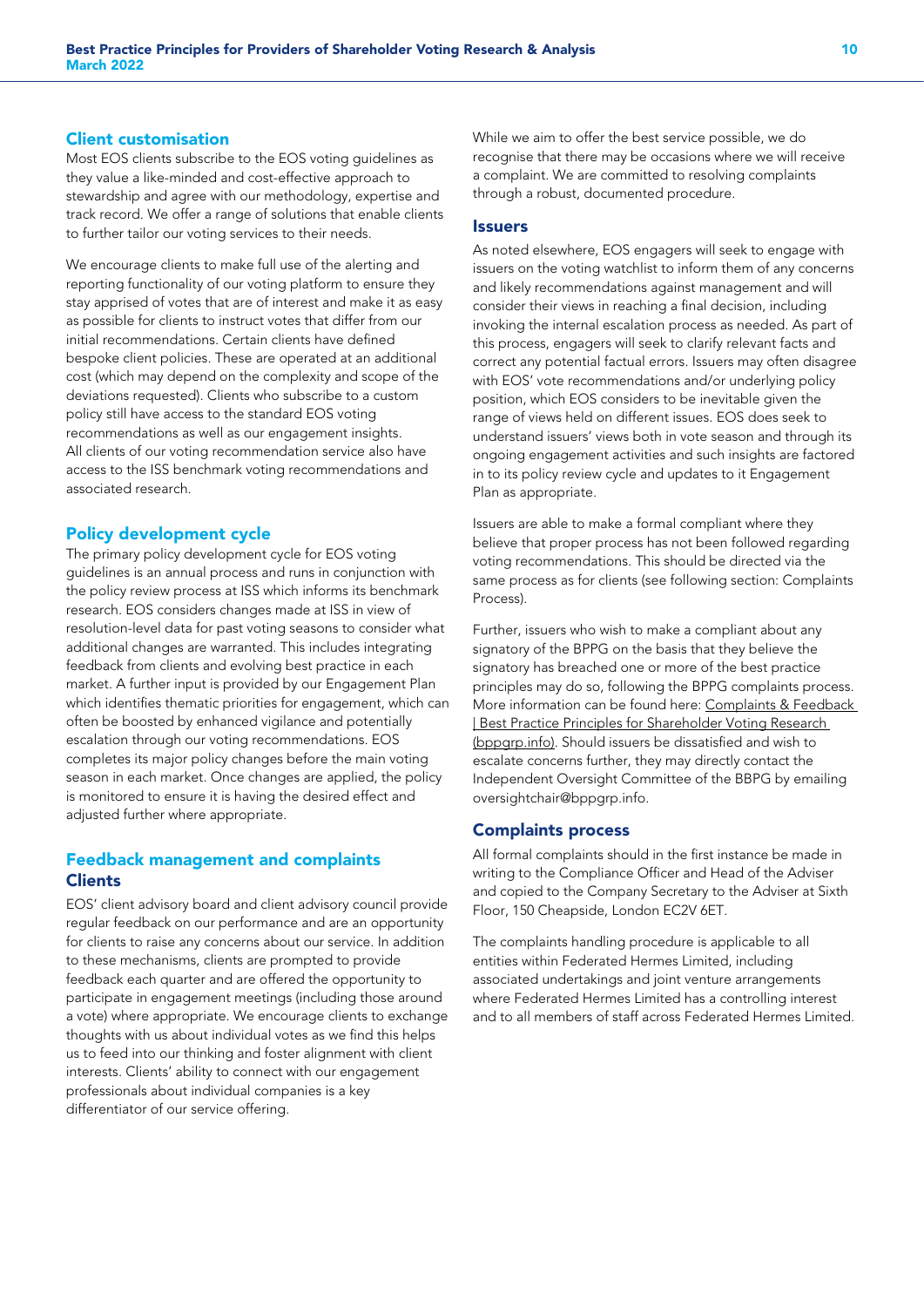## Principles:

The general principles governing the firm's policy are:

- A Complaint awareness: Requirement to provide appropriate information to inform all clients of our complaint handling process.
- A Complaint handling: Requirement to provide a written acknowledgement to the complainant within five working days of receiving their complaint and to seek to attempt to resolve all complaints within eight weeks of receipt.
- A Root cause analysis: Business areas with complaint handling responsibility must have processes to carry out effective root cause analysis.
- A Governance and oversight: Business groups with responsibility for complaint handling must allocate responsibility for the governance and oversight of complaint handling to an appropriate committee and be independent from the complaint individual.

## **Timeliness**

Our process aims to provide voting recommendations at the earliest possible opportunity once all the relevant materials (including the provisional EOS voting guideline recommendations published by ISS) are made available and relevant engagement has taken place. Recommendations should be issued no later than one working day prior to our earliest client cut-off. In some cases, we are unable to do so, primarily due to the availability of source information and research. On average, our recommendations are available 10 days prior to the cut-off. We make reasonable efforts to chase up outstanding research and challenge conservative deadlines set by custodians. We encourage engagement professionals to contact companies in good time. We issue client alerts to promptly notify clients of recommendations. From time to time, companies will contact us with feedback regarding our voting recommendation which we pass on to the relevant engagement professional to consider. Where time allows, this may trigger additional engagement or a revised voting recommendation which is then relayed to clients promptly.

## Client and supplier understanding

EOS seeks always to act in its clients' best interests. Accordingly, EOS takes all reasonable steps to identify conflicts of interest and maintain and operate arrangements to minimise the possibility of such conflicts giving rise to a material risk of damage to the interests of our clients. To this end we have established a conflicts of interest approach which is detailed further under the section addressing Principle Two.

The service agreement between EOS and each client clarifies responsibilities and limitations of our service, including reliance on external parties and the constraints on timeliness indicated above. There are further limitations to our service such as:

#### Share blocking process

We apply a precautionary principle to ballots involving share blocking. To avoid affecting our clients' ability to trade, we ask each client to nominate an authorised person to approve such votes before the cut-off date. Once a vote is authorised, the underlying shares may be blocked and remain unavailable for trading until after the meeting date.

## Special requirements and Powers of Attorney

We support clients by passing on special requirements without undue delay where we are made aware of them. Our clients are responsible for ensuring valid powers of attorney are in place, and an annual reminder is provided to clients.

#### Bondholder meetings and private/unlisted companies

Bondholder meetings and meetings of private/unlisted companies are not within the scope of our voting recommendation service. Where we are made aware of such events, we bring these to the attention of our clients as a prompt for them to instruct these events.

## Client disclosure facilitation

We recognise that institutional investors may be subject to disclosure requirements of the use of our services. We support clients, upon their request, with disclosure relating to their discharge of stewardship responsibilities. Many voting clients will disclose their voting behaviour on their own website, and we provide vote disclosure files for this purpose as standard at no extra cost. We further assist PRI signatory clients with inputs they can use to support their own reporting.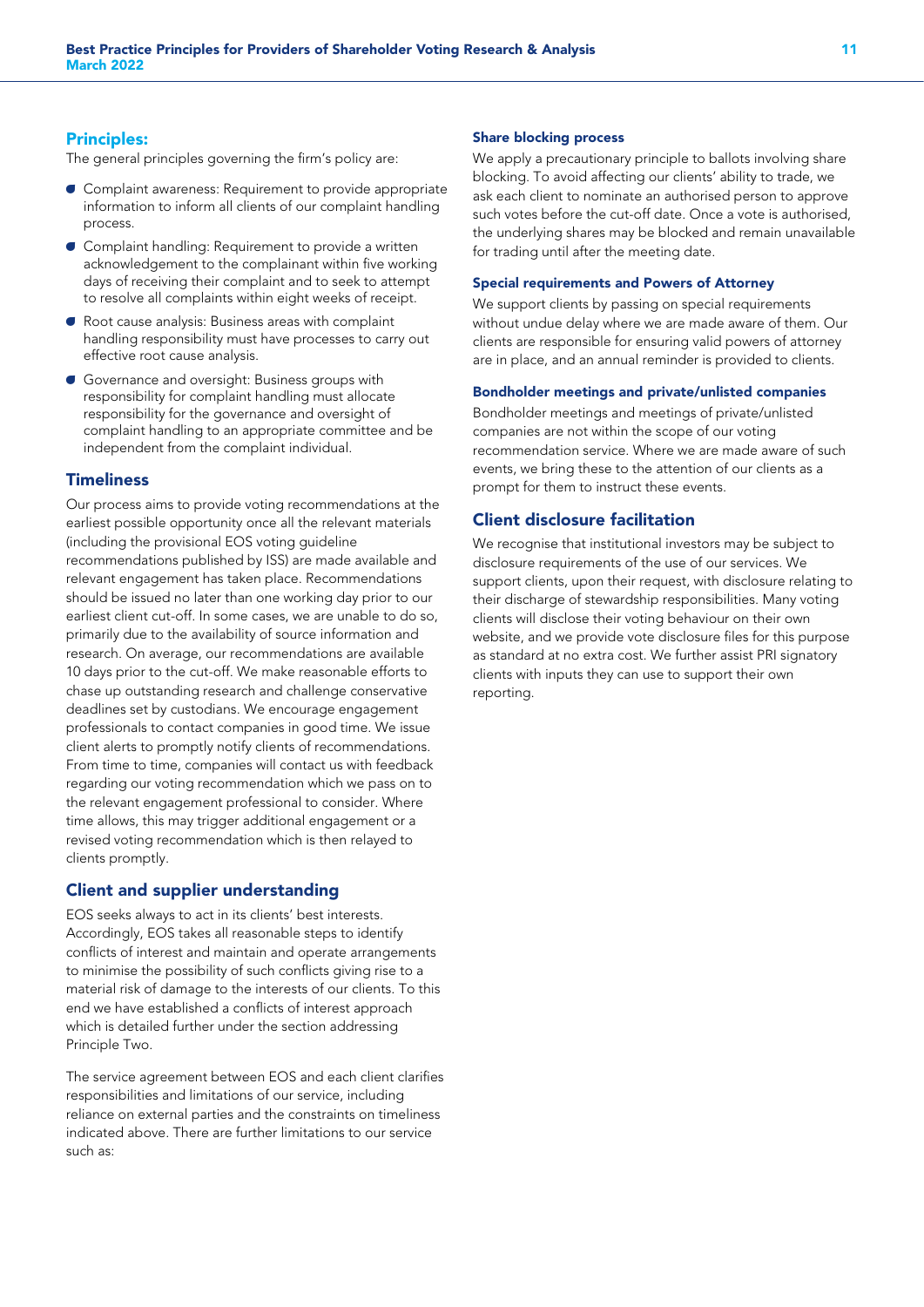# Principle Two: Conflicts-of-Interest Management<sup>4</sup>

EOS seeks always to act in its clients' best interests. Accordingly, the firm takes all reasonable steps to identify actual or potential conflicts of interest and maintain and operate arrangements to minimise the possibility of such conflicts giving rise to a material risk of damage to the interests of our clients. We are proud to have a strong culture of responsibility and we aspire both to maintain and further foster this client-focussed culture.

EOS does not offer consultancy services to issuers which may be subject to our engagement or voting recommendations. Our clients are like-minded long-term investors which encourages alignment of EOS' interests with its clients. When onboarding prospects, we consider this alignment and we will not conduct business with clients whose values and philosophy are fundamentally at odds with our guiding purpose.

Federated Hermes has a policy regarding its Code of Business Conduct and Ethics, which is part of the mandatory Compliance induction process and annual refresher training. This policy covers various aspects of conduct including managing conflicts of interest and applies to all employees across the group, including at EOS.

Further, the Federated Hermes Pledge expresses the commitment of each member of staff to always put the interests of our clients and their beneficiaries first and in so doing manage conflicts of interest fairly between all affected parties. We also seek to align with international good practice on managing and reporting conflicts of interest.

Across the firm we take all reasonable steps to identify conflicts of interest between: Federated Hermes, including its managers, employees and appointed representatives or any person with a relevant direct or indirect link to them, and our clients as a body; or any one client of Federated Hermes and the client body.

## Potential conflicts of interest Employee share trading

Federated Hermes Limited has a personal account dealing policy that covers personal trading within the firm. The rules have been designed in line with the Financial Conduct Authority Principles, Securities and Exchange Commission (SEC) and Monetary Authority of Singapore (MAS) rules.

Compliance approval is required for all relevant trades. All employees must seek pre-clearance through the Compliance Platform. All reportable instruments must be held for a minimum of 60 days. Employees also provide an initial holdings report within seven days of joining, an annual holdings report and must submit a contract note within seven

days of a trade approval through the Compliance Platform. Transactions in Federated Hermes, Inc stocks on margin, short selling, short-term basis of less than six months and during the 'blackout' period are not permitted.

## **Ownership**

One potential conflict which has been identified for the group relates to our ownership structure. EOS is owned by Federated Hermes Limited which in turn is owned by Federated Hermes Inc.. We have internal procedures to regulate the processes and restrict the flow of information among, and within, business units so that activities are carried out with the appropriate level of independence. It is EOS policy to carry out any stewardship activity with Federated Hermes, Inc. on the same basis as any other company. When providing voting recommendations for meetings of Federated Hermes Inc, responsibility would reside with a senior member of the stewardship team, not the director in charge of the client relationship. In addition, clients would be informed of the potential conflict of interest and attention would be drawn to voting recommendations issued by ISS.

## Clients and prospects

EOS provides services not only to Federated Hermes Inc, but also to other institutional investors, including pension funds sponsored by corporations, governments and other organisations, as well as fund manager clients. These services include voting and engagement with companies in which Federated Hermes' clients are equity shareholders and/or bond investors.

As a result, the following real or perceived conflicts may arise:

- A We may provide voting recommendations pertaining to a company which is the sponsor of one of our pension fund clients – such as BT plc – or is a company within the same group as one of our clients or prospects
- A We may provide voting recommendation with respect to a corporate transaction, the outcome of which would benefit one client or prospect more than another
- $\bullet$  We may engage with and provide voting recommendations relating to a company in which certain clients or prospects are equity holders and others are bond holders
- $\bullet$  We may hold meetings with companies for the dual purpose of delivering both our fund management and stewardship services
- A We may otherwise act on behalf of clients who have differing interests in the outcome of our activities

Where we provide voting recommendations relating to sponsors of, or in the same group as our clients, we are careful to protect and pursue the interests of all of our clients by seeking to enhance or protect the long-term value of the

<sup>4</sup> This section draws on the Stewardship Conflicts of Interest Policy from the international business of Federated Hermes which is published on our website: <https://www.hermes-investment.com/policies-and-disclosures/>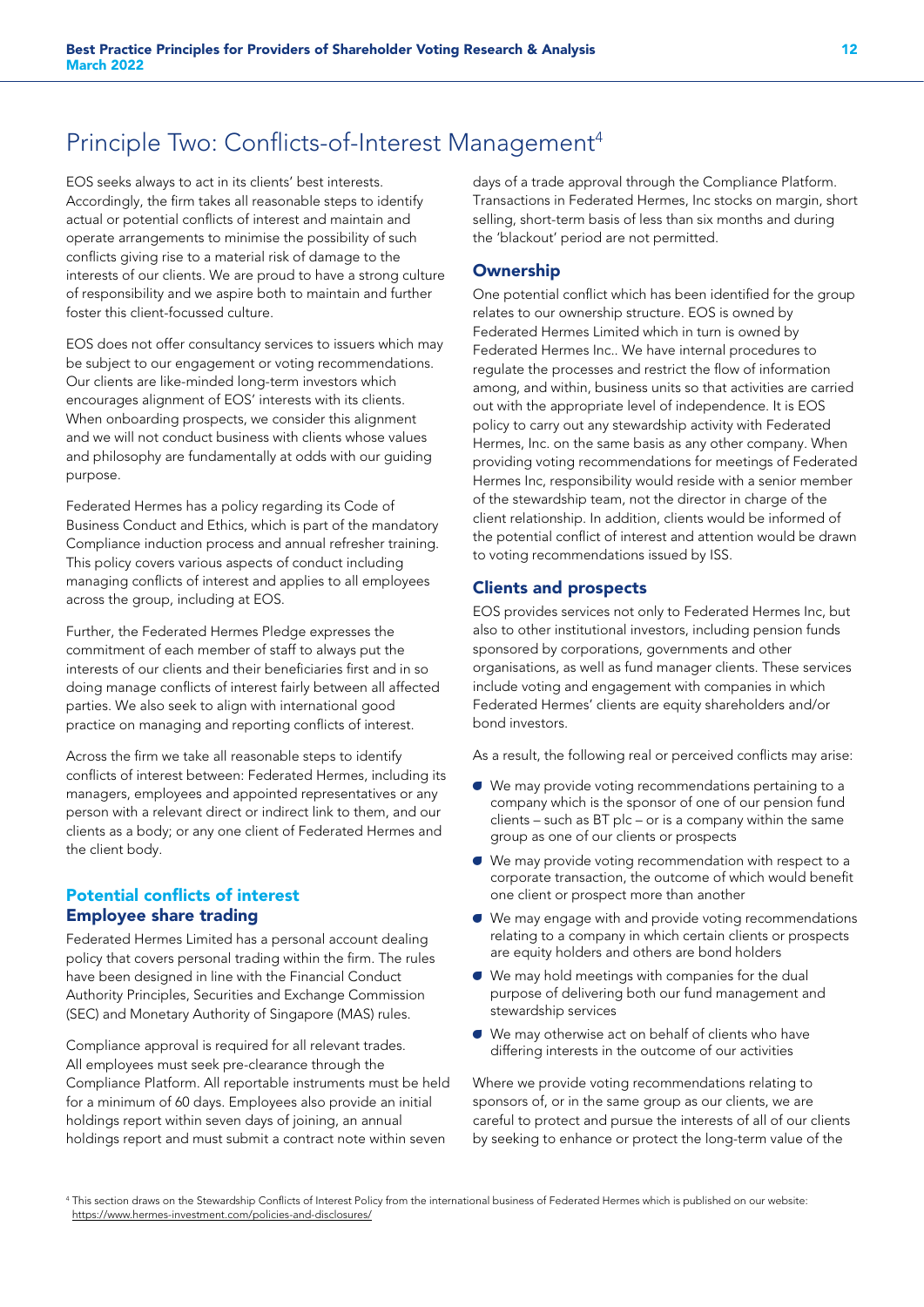companies concerned. In the first instance, we make clear to all pension fund clients with corporate sponsors that we will treat their sponsoring parent or associated companies in the same way as any other company. In addition, we ensure that in such situations the relevant client relationship director or manager within Federated Hermes Limited including EOS, is not making the voting recommendation to clients. This same approach would hold true with respect to any engagement with a company with whom we, our owners or our clients, have a strong commercial relationship, including suppliers.

We are a relatively small firm, and engagers are exposed to clients on a frequent basis. It is not practicable for us to fully segregate our voting recommendation service from the client servicing function, and engagers will generally be aware of the identity of our clients and their sponsors (who may be subjects of our voting recommendation). We do make efforts to avoid inadvertent influence or bias from sponsoring companies by following our standard engagement and voting protocols – including escalating manual votes relating to sponsoring companies, and only communicating voting recommendations to the client once they are final.

EOS has a robust process in place to identify actual or potential conflicts of interests and business relationships that may influence the preparation of our research, advice or voting recommendations. In such instances we provide clients with a client alert detailing the relationship as well as steps taken to eliminate, mitigate or manage the actual/potential conflicts of interests at the same time as delivering the voting recommendation. Clients may further be provided with a copy of the research provided by a non-conflicted proxy advisor, to aid transparency.

We would acknowledge situations where we become aware that one of our clients is a shareholder proponent or a party to a proxy contest and seek to inform clients with an alert.

Voting recommendations are made and provided by our stewardship team in line with client-agreed policies. We have well-established publicly disclosed voting principles and based upon these and the judgements reached through engagement with individual companies we provide voting recommendations to our stewardship voting clients.

There may be occasions where one of our clients seeks to influence the voting advice we give to other institutional clients. In such circumstances there would be director-level involvement and an objective judgement reached based upon what we believe to be in the best long-term interest of our clients as a body. All clients retain full discretion over their final voting decision. Clients, and internal investment teams, may at times have different immediate interests in the outcome of certain corporate activities, most notably, in the result of a takeover bid involving two public companies.

When making our recommendations on such transactions, we consider a range of factors in the context of seeking to protect and promote long-term, sustainable value. These

include: consistency with strategy; risks and opportunities (the key risks and opportunities and the extent to which these appear to have been managed); conflicts of interest; and price. We may make different recommendations to holders on each side of the transaction depending on what we believe best serves their long-term interests. There may also be instances where certain clients have holdings on both sides of the transaction and may have conflicting interests.

In assessing price, we will draw on analysis from the EOS team and other external sources, and seek independent input from a Federated Hermes investment team colleague with expertise in analysing company value if needed. Input from investment team colleagues will be considered alongside other inputs with EOS retaining discretion over the final recommendation, in line with the long-term interests of EOS clients. Where concerns about price are raised by a Federated Hermes investment team rather than an external source or from EOS' engagement or analysis, based on their insights into one or more of the companies involved, and the concern appears to be biased or unrealistic, we will seek additional inputs. We make clear to our clients that we will at times seek input from investment team colleagues as one of several inputs and will communicate to clients where this has been done for a particular transaction. As with all voting recommendations, clients retain the final decision on voting. On the rare occasion that the investment team and EOS disagree on the appropriate voting action, the matter is logged and escalated as described in the next section.

Our policies seek to avoid any potential conflicts for individual Federated Hermes staff members arising from engagements with companies in which they have personal investments or some material personal relationship with a relevant individual. When any staff member recognises a potential conflict of interest with a company in which they are engaging, he or she must raise this with their line manager. Where a staff member has a significant personal connection with a company – such as having been employed by the company within the last 24 months, or being related to an employee of the company in a position of influence – he or she is required to make this known and is not permitted to be involved in any relevant stewardship activities, including making voting recommendations.

#### Recording and escalation

We maintain a register of instances of conflicts or potential conflicts as they arise. In those limited circumstances where a conflict over our approach to voting recommendations (aside from that directed by client-specific policies) arises which is not able to be resolved, an EOS director in the manner set out above will escalated it to an escalation group which reports to an independent sub-committee of the board of Federated Hermes Limited. The escalation group comprises the heads of investment, responsibility, client relations, compliance and EOS. The group is guided in reaching its decisions by our mission to deliver long-term holistic returns, our published Responsible Ownership Principles, voting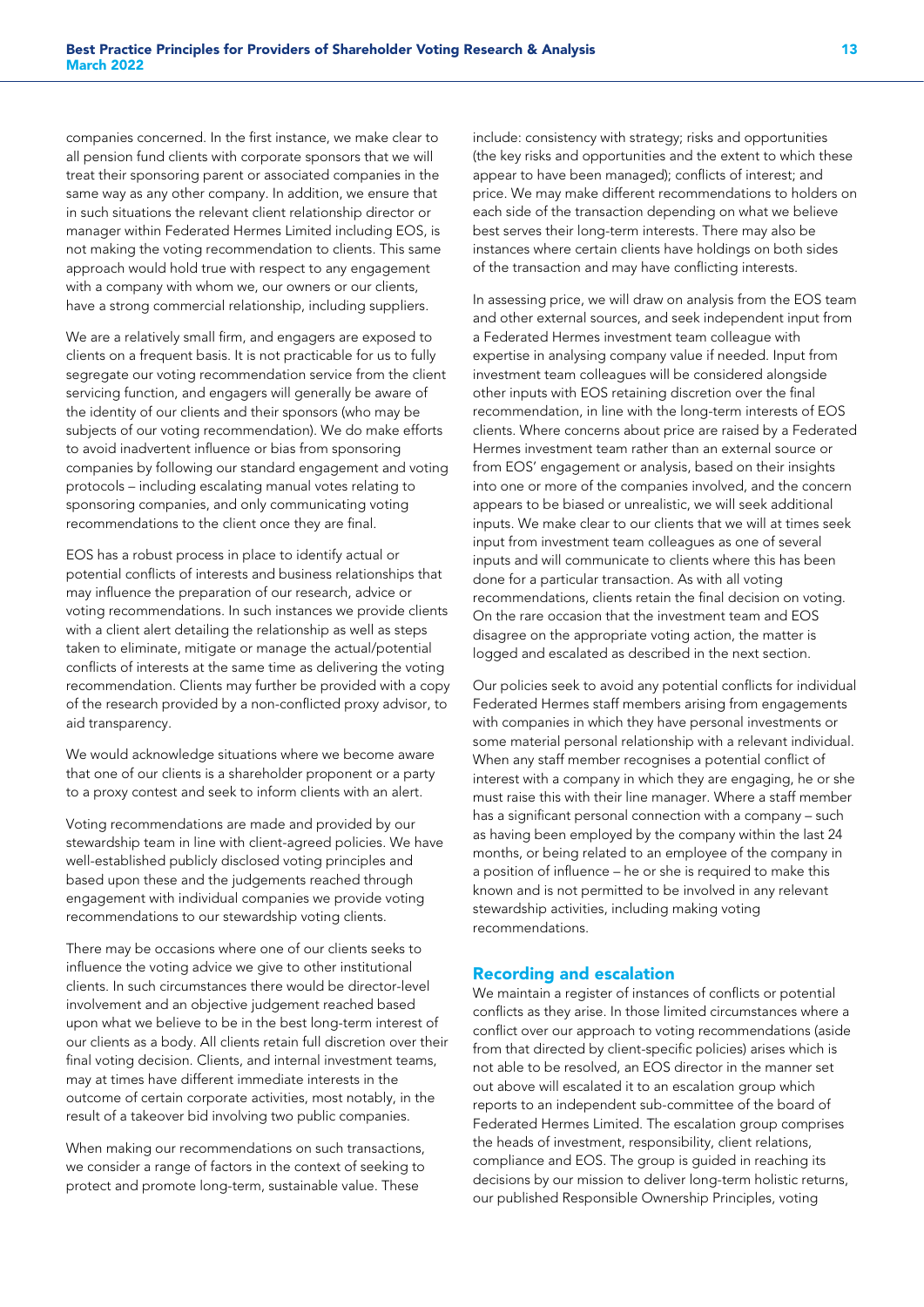policies and other appropriate industry-endorsed guidance. If there is no majority view of the group, then the CEO of Federated Hermes Limited will make a final decision. All such instances would be documented and reported to the risk and compliance committee – an independent sub-committee of the board of Federated Hermes Limited. It is expected that votes cast by the investment teams of Federated Hermes Limited would be consistent with the voting recommendations we provide to EOS' voting service clients other than in limited circumstances.

We review the Stewardship Conflicts of Interest Policy annually to ensure it adequately reflects the types of conflicts that may arise so that we can ensure that they are appropriately managed and as far as is possible, mitigated. The Policy is publicly available on our website.

## Conflicts of interest approach in practice

Our policy on conflicts may be best understood by considering its impact in practice. Our EOS conflicts of interest register contains a description of stewardship conflicts, what mitigation procedure and controls were put in place, whether it was then reported to the escalation group if necessary and any follow-up actions and conclusions. It is reviewed by senior management on a regular basis. The following are conflicts which we identified and managed in 2020:

## Voting recommendation difference with an investment team

EOS' initial voting recommendation for a company was against the remuneration report due to the use of options for executive directors. The relevant investment team of Federated Hermes Limited signalled that preventing the company from being able to use the options would put the company at a competitive disadvantage, due to the importance of retaining talent in the industry. Following further discussion, EOS decided to recommend support by exception. One strong rationale for this was the fact that EOS had learned that the executive directors were the founders and long-term shareholders, which mitigated concerns related to the use of options.

## Conflict due to client holdings

A company we engage with sought to acquire another company, in which one of our clients had a large shareholding as well as an indirect ownership interest in an associated entity that exerts significant influence over the company to be acquired. We had to make a voting recommendation for two other clients on whether to approve the transaction or not. We sent a client alert to the two voting clients, asking that they review our recommendation and highlighting the potential conflict. We chose not to discuss our recommendation with those clients to minimise any perception of undue influence on them. This potential conflict was escalated to the head of EOS and head of client services.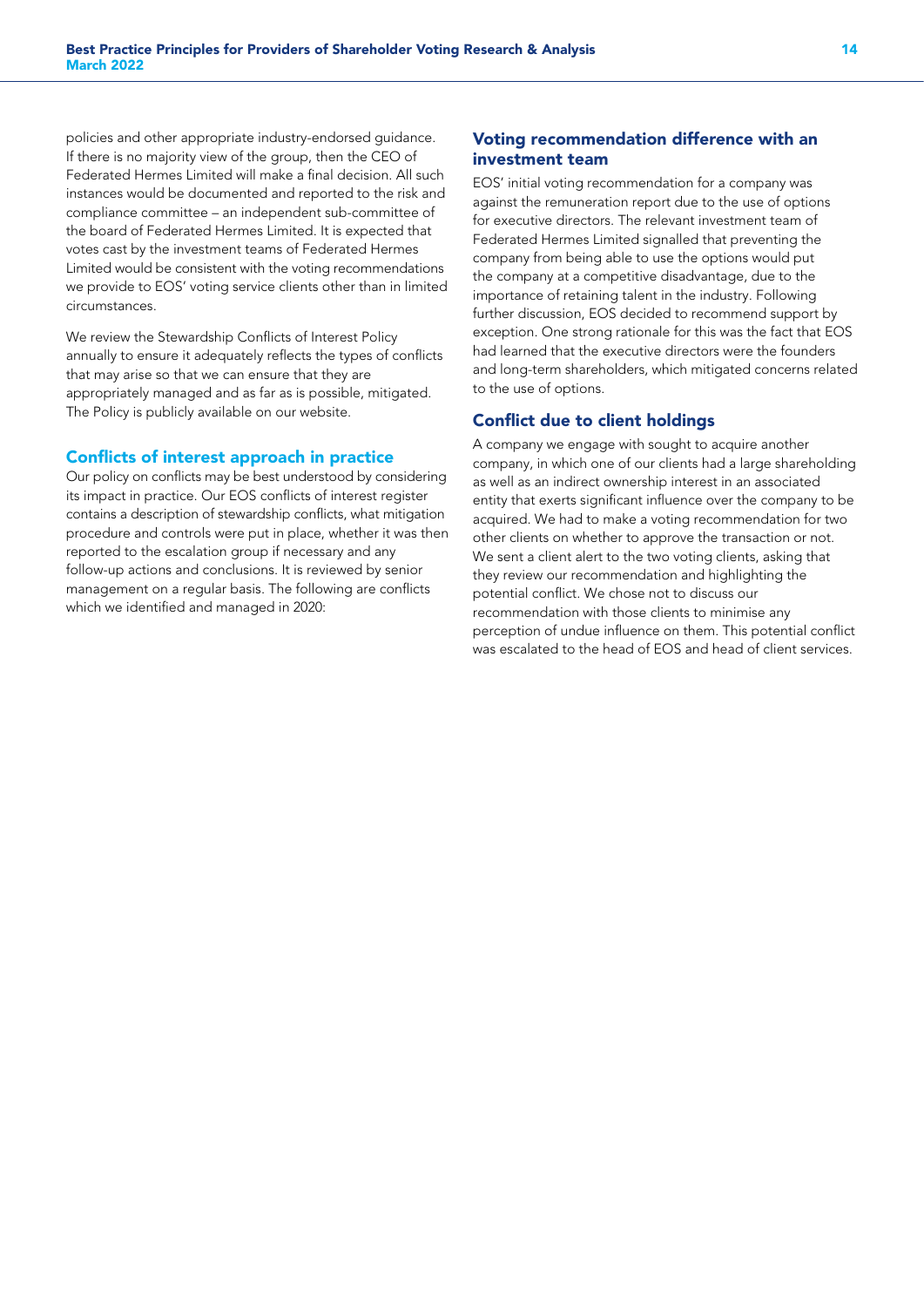# Principle Three: Communications Policy

## Dialogue with issuers, shareholder proponents and other stakeholders

EOS actively seeks dialogue with issuers, shareholder proponents and other stakeholders – this is a key feature of our approach. We communicate the outcomes of these dialogues to clients through our client reporting portal, EOSi, as well as through our regular alerting and reporting.

We do not proactively furnish all issuers with our voting recommendations ahead of the meeting. Our team is not resourced to be able to commit to this and voting recommendations are primarily provided for the benefit of our clients. Where we vote or recommend voting against or abstaining on management resolutions or support shareholder resolutions opposed by management, we normally contact companies within our engagement programme or in which our clients have a significant stake (watchlist companies), before the meeting. Any resultant dialogue helps us to take a fully informed view and can lead us to change our intended vote or voting recommendation. If in our final recommendations we oppose management recommendations on any matter, we will endeavour to inform these companies of our reasons, and we are reviewing options to expand our communication with issuers around the vote even further, aligning with evolving regulatory requirements in the markets where we operate. A quarter in arrears, voting recommendations are made public through the library page of our website<sup>5</sup>.

Stewardship activities are exercised with the aim of influencing the company's behaviour. However, these activities are not carried out with the intention to obtain nonpublic information, nor is information obtained intended to manipulate the market.

In the case that material non-public information is obtained through stewardship activities, our compliance department is informed and an information barrier is created for insiders until the information is publicly disseminated. During the application of the information barrier, stewardship professionals are not allowed to act upon or share the nonpublic material information. The EOS proprietary engagement management system, Emerald, requires that engagement professionals certify that they have either not received any inside information whilst conducting each engagement interaction or that they have received inside information and followed the applicable compliance procedure.

## Dialogue with media and the public

We generally prefer not to take a public route when seeking change at companies. In our experience, working constructively with boards and management in private is most effective in achieving positive change.

However, on some occasions, when we think it is helpful, we may use the media and other public forums to drive change. If we speak to the media, our comments should come as no surprise to the company because we have either already made the same points to the company or our position on major issues is well-known through the principles and policies we have publicly set out. This activity is subject to our corporate communications policy and designated engagement professionals receive targeted training to manage media contact, including managing risks including those related to defamation, market abuse, and material nonpublic information. Our policy is to provide our voting recommendations to clients before disseminating recommendations to a wider audience in the rare cases where we would seek to publish these ahead of a meeting.